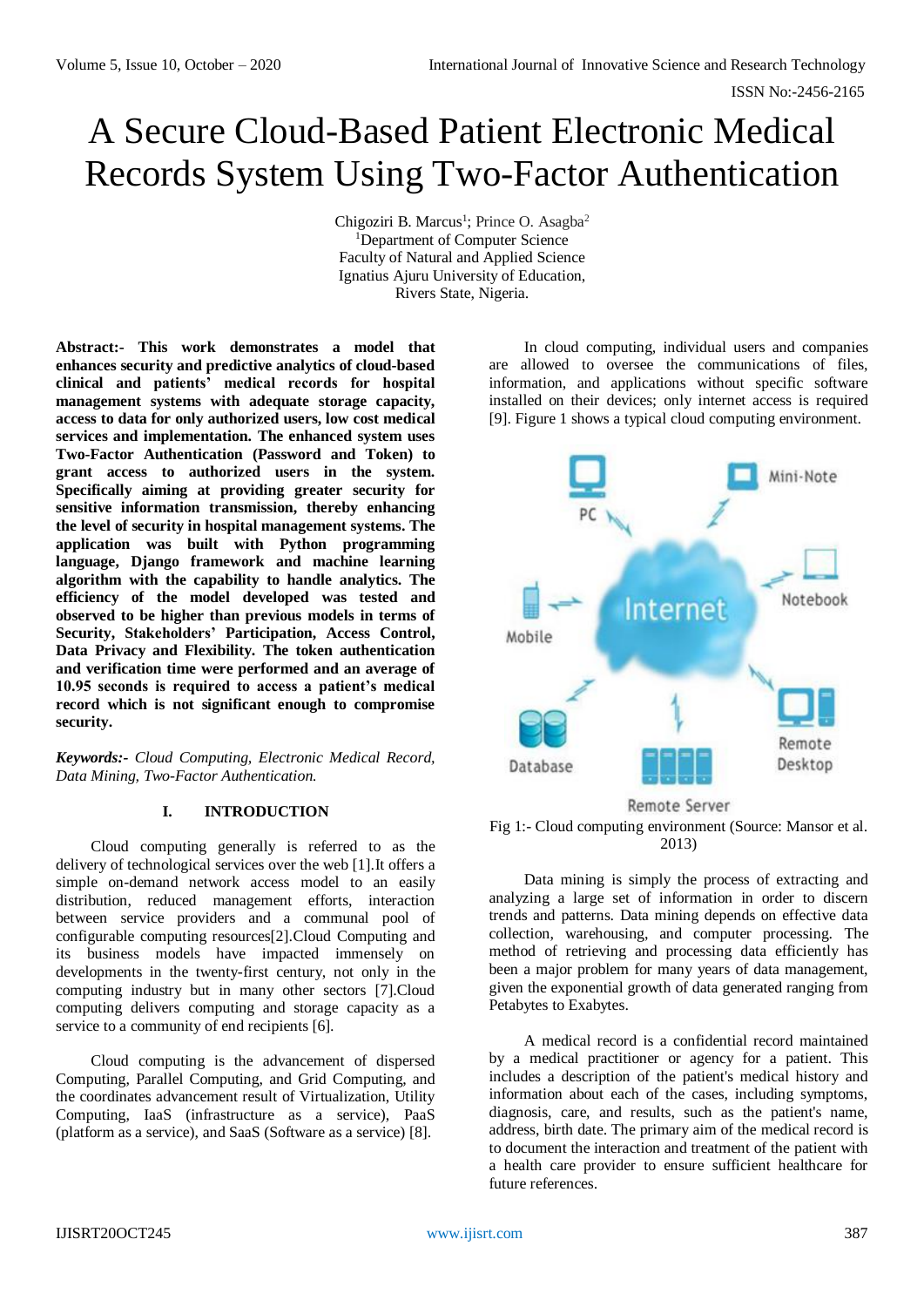The integration of cloud storage and automated data mining promises easy technological connectivity and agility.As a consequence of the convergence, vast amount of data from different data warehouse can be easily retrieved [6]. With this approach, patient's records such as blood sugar, high blood pressure will be stored in the cloud first. The user of the system can be the patient or the health officer. Patient's details can be stored in the form of text, xray images or scan in a secured manner. Registered patient's do not need to carry their medical report on the go as the medical records are stored in the cloud and mining algorithm will be used to retrieve their data wherever, whenever it is required by a nearby licensed medical practitioner.

# **II. LITERATURE REVIEW**

#### *A. Electronic Health Record*

Electronic health (medical) records (EHRs) are digitalized health records of patients collected from various health care settings. An electronic health record gathers, creates, and stores the health record electronically. With this system, medical information can be stored and shared conveniently through the cloud or other servers. Healthcare providers have been embracing the electronic health record cautiously.

Electronic health records can enhance clinical documentation reliability, tracking, billing, and coding for health use, and make health records portable. A typical electronic healthcare record comprises patients' bio-data, Medications, Allergies, Vital Signs, previous lab tests and results, Doctors' appointments and administration. EHR systems can be accessed by physicians from authorized healthcare facilities or individual organizations, as interoperating systems in affiliated health care units such as laboratories, medical imaging facilities, pharmacies, schools, and workplace clinics on a regional, or nationwide level.

#### *B. Two-Factor Authentication*

Two-Factor Authentication (2FA) is a security mechanism which requires two authentication method from the independent categories of identifications to verify the identity of the user for a login or other transaction. Twofactor authentication uses the combination of two independent authorization technique: what the user knows (Password) Knowledge Base Authentication, what the user has (Token) Possession Base Authentication or what the user is (Biometric Verification) Inherence Based Authentication [10]. 2FA seeks to create a layered defense and to make access to a destination like a physical location, a computer system, the network or a database for an unauthorized person more difficult. If one layer is compromised or breached, at least one more barrier must also be ruptured before the target is successfully accessed.

## *C. Related Work*

B. Kamala (2013) claimed that with the integration of data mining services in cloud computing (IDMCC) with case studies such: Hospital-based electronic health records (EHRs), Community-based health information sharing, Personal Health Records (PHRs), Patient accounting,

financial and billing systems, the user is permitted to retrieve meaningful information from virtually integrated data warehouse that reduces the cost of infrastructure and storage. By Kamala's approach, small companies will benefit by using IDMCC.

In order, to ensure that the challenges facing Healthcare Delivery Organizations in developing countries in terms of securing medical data and its lack of adequate data mining tools, Samuel et al (2013) proposed an enhanced model integrating Healthcare Delivery enhanced model integrating Healthcare Organizations (HDOs) in developing countries into the cloud. Their proposed model was intended to provide Data Security and User Authentication Engine (DSUAE) which prevents unauthorized access to patient medical records and as well employs standard encryption/decryption techniques to guarantee the confidentiality of such records. In conclusion, Samuel et al (2013) claimed that with the information provided from the proposed model, effective decisions could be made by the management of Health Delivery Organizations or other concerned stakeholders and as well lead to social/economic stability of nations of the developing countries.

With no doubt that security and privacy have been a major hindrance to the growth of the electronic health system since inception. Therefore, Gajanayake et al. (2016) came up with an access control architecture for the electronic health system. This system was attainable via the combination of three security models: Discretionary Access Control (DAC), Mandatory Access Control (MAC) and Role Based Access Control (RBAC). Their system provides healthcare practitioners and patients the privilege to detect and set access to electronic health records. The major setback to this system is its inability to be used elsewhere other than in attaining electronic health record requirements.

With the adoption of cloud computing into the healthcare sector, vital health information is now stored remotely in a third party server. Kester et al. (2015) considered guaranteeing the privacy, safety, and security of information by engaging the encryption to ensure confidentiality and authentication methods in the sector. In order, to achieve this, encryption and watermarking techniques of digital image data in the domain were reversed and they further proposed a recoverable watermarked and encrypted image processing technique for security and privacy of medical images. This scheme is been used in securing electronic health images. However, the framework is limited to images only and not voice or text.

Since the existing e-health system failed to preserve patients' private attribute information while maintaining original functionalities of medical services, Guo et al. (2012) proposed a framework called PAAS (Privacy-Preserving Attribute-Based Authentication System) which they claim leverages users' verifiable attributes to authenticate users and preserve the private issues. They developed a two-way administrative system that involves the patient and the doctor to handle authentication and authorization procedures instead of the traditional centralized process. By so doing,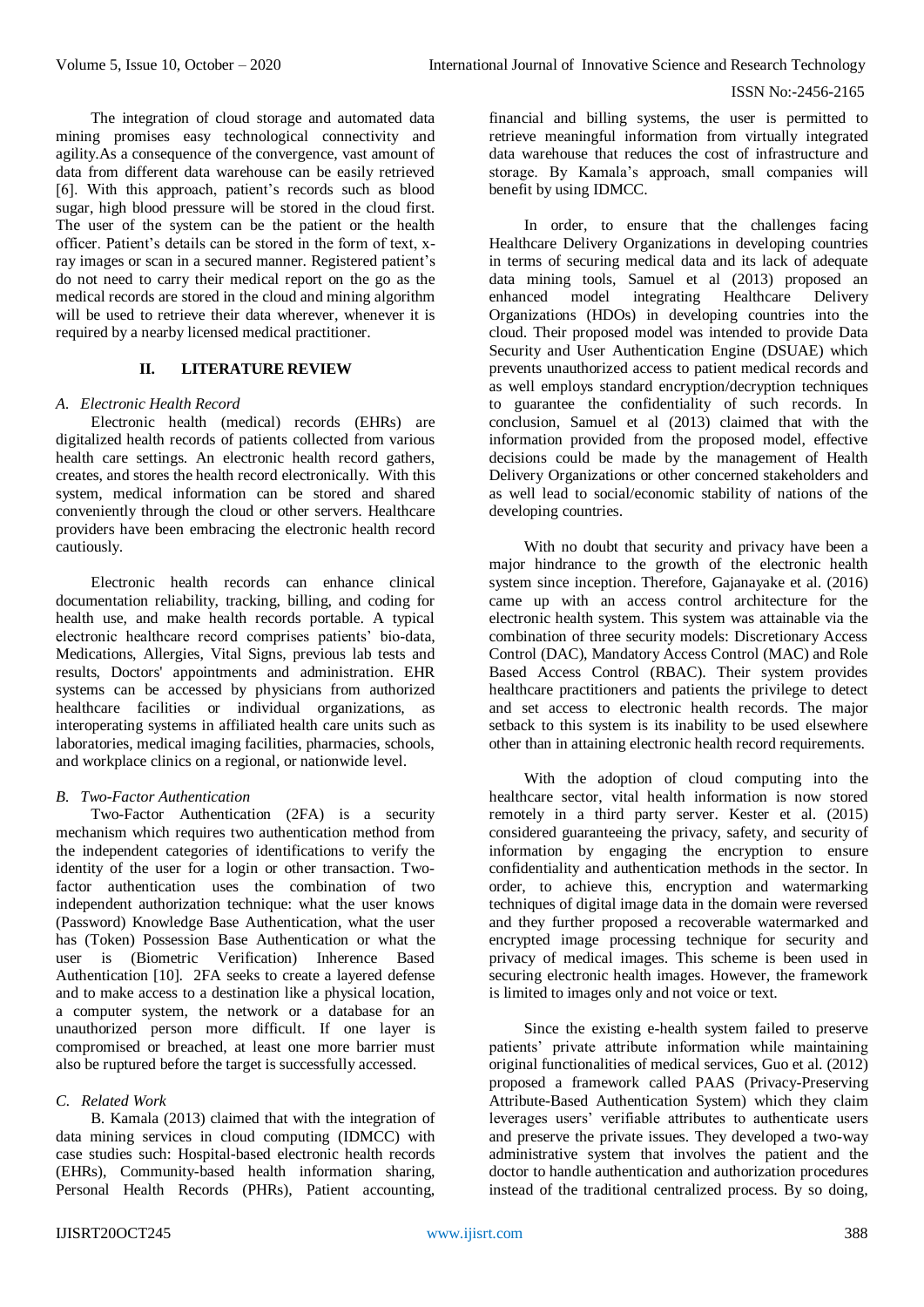users are provided access based on their privileges without revealing their identities and health conditions. Their approach addresses the issue of security, privacy, and the variability of all users' attributes. However, the possibilities of different domains seamlessly sharing medical data are slim. This framework might be good on paper but, the implementation to prove its efficiency in reality as claimed by the authors would be a lot difficult.

The need for security enhancement in the e-health system once again arises as Fan et al. (2014) carried out investigative research on the Data Capture and Auto Identification Reference (DACAR) and came up with the design and implementation of a core component of the DACAR platform named Single Point of Contact (SPoC). This component they claimed provides claims-based authentication and authorization functionalities that Deploy reliable e-health service to be hosted in the cloud domain. The results of this system are a bit fair. However, their proposed system is limited to a small number of users access.

Revisiting the Attribute Based Encryption (ABE) Technique as Kumar et al. (2013) proposed a new framework for electronic health. Here, they designed a system where users are divided into domains: the Public and Private Domains. In this design, a private user can encrypt / access information only in its personal domain attributes while the public domain permits the user to use multiauthority ABE to improve security measures in these domains. This approach is commendable. However, it presents a great challenge of scalability and flexibility because the integration of attribute based encryption in the Electronic Health Record system is a major and serious management task.

## **III. CHALLENGES FACING CLOUD-BASED MEDICAL RECORD SYSTEMS**

Whether the system is automated or manual, the objectives of all medical record systems are the same. Nevertheless, from a user's perspective, both methods vary profoundly in how data is entered and retrieved from the record, and the mechanisms for achieving these objectives differ. Although, electronic health records are embraced as an opportunity to rationalize and overcome problems in a broken healthcare system, EHRs often pose a range of important, emerging obstacles to resolve. Since patients often change physicians and see several physicians and specialists for primary healthcare, EHRs have the potential to improve the quality of healthcare, to allow multiple physician coordination, to improve medicinal safety, and to enhance healthcare assessment speed. However, many have feared for the inadequate safety and integrity measures of their records being put out in the open. High profile patients' will disagree with this technique despite its enormous benefit. For the sake of getting everyone to accept this trend, it is important to incorporate patient's participation as a key stakeholder to the system. Using the 2FA mechanism, a health officer is mandated to be authorized by the patient of choice before accessing his/her medical record.

## **IV. MATERIALS AND METHODS**

#### *A. Methodology*

For this study, Object Oriented Methodology (OOM) was adopted to develop an all-inclusive stakeholder participation cloud-based electronic hospital management system.OOM is an approach to system architecture that encourages and enables the reuse to software components (architecture). This methodology allows the development of a computer system based on components to permit the efficient reusability of existing components and facilitate their component sharing with other components. These components can be combined in various ways to meet the new requirements specified by the user.

## *B. Design*

The motive behind this architecture was to build a secured, dynamic, and dependable electronic health records (EHR) system. The architectural framework is controlled by authorized health officers and patients who are considered as major stakeholders in the EHR system. A patient will obtain his full access through authentication into a designated medical institution (hospital). At this point, he chooses who his medical personnel is. A health officer (HO) can also have access to patient's information that is available in the cloud through the patients' Token Verification security scheme.

Figure 2 shows a secured cloud-based hospital management system architecture.



Fig. 2:- Secured Cloud-Based for Electronic hospital management system.

## IJISRT20OCT245 [www.ijisrt.com](http://www.ijisrt.com/) 389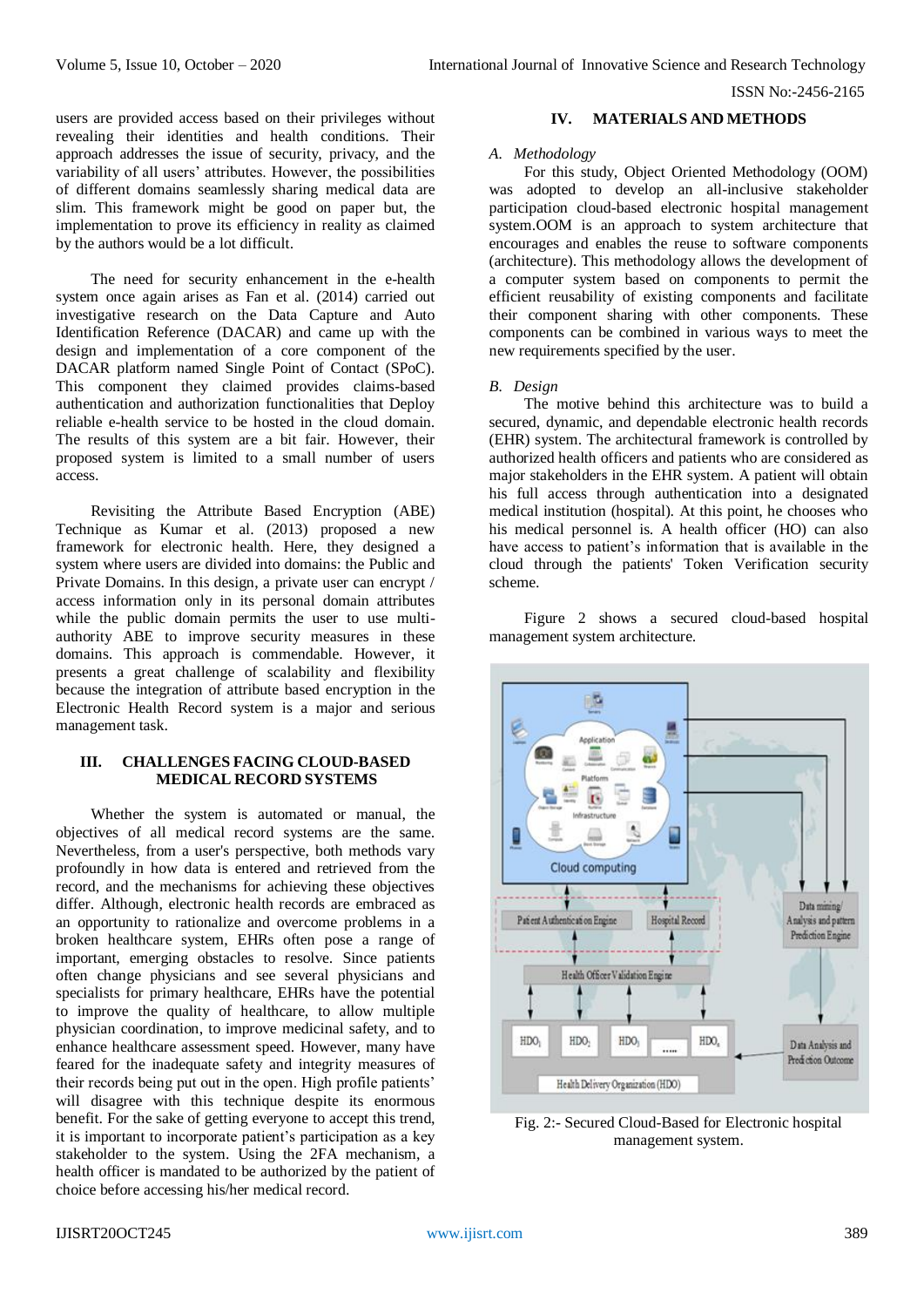The framework as seen in figure 3 consists of components such as Health Delivery organization (HDOs), Cloud, Data Mining/ Analysis and Pattern Prediction Engine (DMAPPE), and Patients and Health Officials (Users) Two-Factor Verification Engine.

- i. Each HDO maintains EHRs, and all the information in EHRs is collected from several HDO units such as hospitals, radiology, laboratory, pharmacy, billing and so forth. It is also important to note that users are connected to the cloud through HDOs across the platform.
- ii. The cloud system hosts patients and general hospital information and provides different services to authorized users. Also, its computing part supplies the necessary services over the network.
- iii. User Verification: Users here are usually the patients, doctors, nurses, specialists, technicians, researchers, or other individuals, or groups. Due to the fact that several users are assumed to be connected to the cloud, privacy and security of data are an obvious concern to lookout. This is why the Multi-Factor scheme has been put in place as individual users have a unique identification.
- iv. DMAPPE analyses requests to match them with stored data for similarities before coming up with an outcome.

Figure 4 shows the step by step breakdown of the operations of the system using a sequence diagram.



Fig.3.Use Case Diagram for the developed system



Fig.4.Sequence Diagram for the developed system.

# **V. RESULTS ANDDISCUSSION**

| <b>Features</b>       | Rate        | <b>Scale</b> |
|-----------------------|-------------|--------------|
| <b>Access Control</b> | <b>XXX</b>  | 30           |
| Security Analysis     | <b>XXXX</b> | 40           |
| Data Privacy          | <b>XXXX</b> | 40           |
| Data Integrity        | <b>XXXX</b> | 40           |
| Flexibility           | <b>XXX</b>  | 30           |
| Data Sharing          | <b>XXX</b>  | 30           |

Table 1:- System Metrics Indicator

Figure 5 illustrates the performance metrics of the developed system.



Fig. 5. System Performance Indicator Chart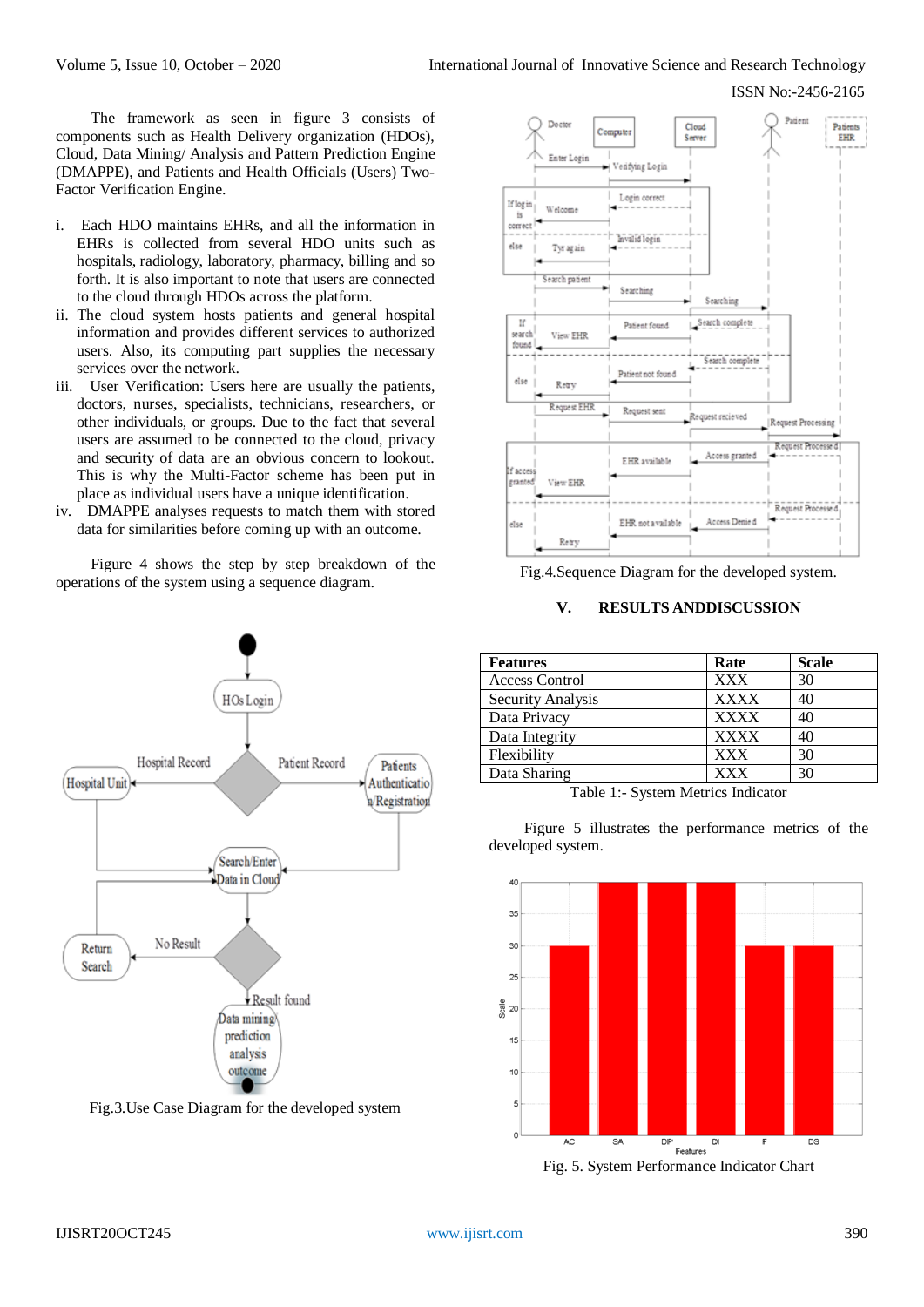The system was examined using three analysis tools (Use Case, UML and Sequence Diagram), the data collected were analyzed to create a quantitative understanding of systems security level and general performance. A specific level of performance metrics are required to quantify the security exposure. These metrics expresses the current level of security in the system. The key performance indexes are: Access Control, Security Analysis, Data Privacy, Data Integrity, Flexibility and Data Sharing.

In order to attain a quantifiable measurement of the system, a unit point scale of  $X = 10$  is allocated to each metric assuming if true. Table 1 and Figure 5 illustrates the table and graphical representation of the systems security level respectively.

| <b>Patients</b>         | <b>Time Sec</b> | <b>Patients</b> | <b>Time Sec</b> |
|-------------------------|-----------------|-----------------|-----------------|
|                         | 9               | 11              | 10              |
| $\overline{2}$          | 11              | 12              | 7               |
| $\overline{\mathbf{3}}$ | 5               | 13              | 5               |
| $\overline{\mathbf{4}}$ |                 | 14              | 10              |
| 5                       | 15              | 15              | 13              |
| 6                       | 8               | 16              | 15              |
| 7                       | 20              | 17              | 6               |
| 8                       | 15              | 18              | 7               |
| 9                       | 10              | 19              | 16              |
| 10                      | 18              | 20              | 12              |

Table 2: Token Time Interval

Figure 6 shows demonstrates the token time interval



Fig. 6. Token Time Interval

A salient aspect of this system is the time taken to gain access to the patient's EMR, in other words, the time interval in sending the token, receiving and verifying the token in order to access the medical record is negligible. Although, there are several factors that affects the time interval in delivering the token on the patient's device, such as internet speed and mobile phone capability. An experiment of 20 persons from different locations were assumed as patients and registered into the EHR system.

Then the token authentication and verification were performed to obtain the time interval in sending, receiving the OTP and logging into a patient's EMR. From Table 2 and figure 6, it is calculated that an **average of 10.95 seconds** is required to access a patient's medical record and in a security settings, a 10.95 seconds' waiting time is not significant enough to compromise security.

## **VI. CONCLUSION**

All in all, health delivery organizations (HDOs) are lacking in terms of data management. A significant number of deaths are been recorded annually due to mismanagement of clinical records. Some factors responsible for these are; high cost of medical services, inadequate access to quality healthcare personnel and infrastructure, inaccurate diagnostic and therapeutic procedures, and poor storage of medical/clinical data. This work provides a better and secured cloud-based Platform for Healthcare Delivery Organizations in the cloud to enable them to carry out their operations efficiently. The proposed system incorporates a one-time password (OTP) Scheme that guarantees the security and confidentiality of patients' electronic health records as well as prevents unauthorized access to such records. The platform also provides a means which useful information can be mined through its machine learning predictive support system.

## **REFERENCES**

- [1]. Srinivasa, R., Nageswara, R., and Ekusuma, K., 2009. "Cloud computing: An overview," Journal of Theoretical and Applied Information Technology (JATIT), Pp. 71-76.
- [2]. IBM Corporate Marketing White paper, "Cloud computing: Building a new foundation for Healthcare,".ibm.com/cloud, 2011.
- [3]. Zimmermann, H. J. (2006). Knowledge Management, Knowledge Discovery, and Dynamic Intelligent Data Mining. Cybernetics and Systems: An International Journal, 37(6), pp. 509- 531.
- [4]. Becerra-Fernandez, I. &Sabherwal, R. (2010). Knowledge Management: Systems and processes... New York: ME Sharpe.
- [5]. DU, H. 2010. Data Mining Techniques and Applications: An Introduction. Hampshire: Cengage.
- [6]. K. ShanthaShalini, R. Shobana, S. Leelavathy andV. Sridevi**.**A Cloud Based Approach for Health CareManagement**.** Int. J. Chem. Sci.: 14(4), 2016, 2927-2932.
- [7]. Sanjay, P. A., Sindhu, M., and Jesus, Z. 2012. "A Survey of the state of Cloud computing in Healthcare," in Canadian Center of Science and Education, Network and Communication Technologies; Vol. 1, No. 2; ISSN 1927-064X E.
- [8]. Jun Zeng (2018). The Development and Application of Data Mining Based on Cloud Computing. *J. Phys.: Conf. Ser.* 1087032008
- [9]. MansorZauir, Mohamad M. Al Rahhal, Abdullah Al-Faifi, Alaaeldin M. Hafez, Hassan Abdalla (Jan, 2013). Survey of Data Mining Usage in Cloud Computing